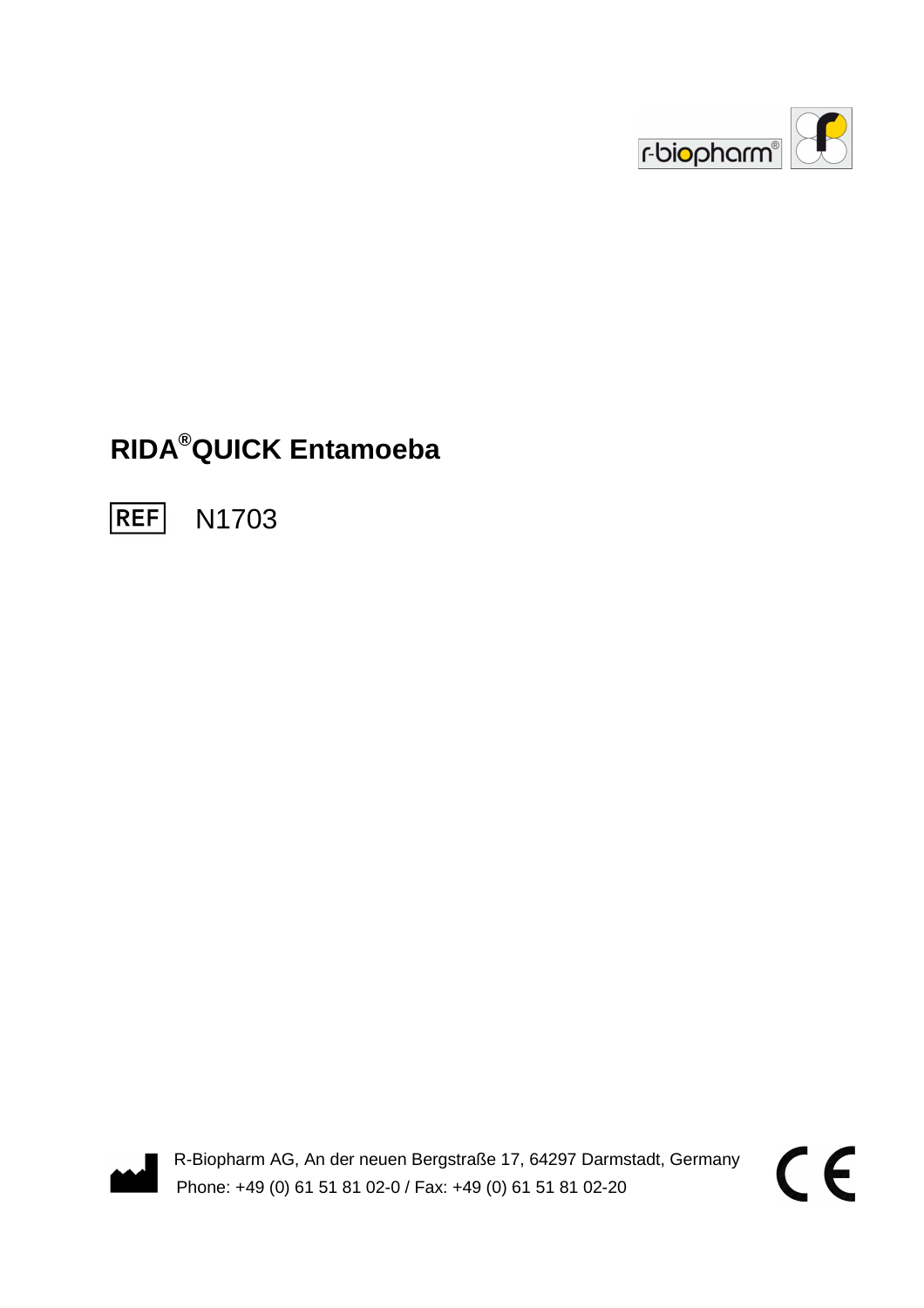#### **1. Intended use**

For in vitro diagnostic use,  $RIDA^{\circledR}QUICK$  Entamoeba is an immunochromatographic rapid assay for the qualitative determination of Entamoeba histolytica (sensu lato) in stool samples.

### **2. Summary and explanation of the test**

Across the world, up to 500 million people are infected with **Entamoeba histolytica sensu lato** every year. Molecular-genetic investigations have shown that the protozoa, which have been given the name Entamoeba histolytica and are identified using conventional diagnostic methods, consist of two morphologically indistinguishable species: the pathogenic species, Entamoeba histolytica sensu stricto and the non-pathogenic species (according to current knowledge), Entamoeba dispar. Roughly 90 % of people infected with Entamoeba infections have E. dispar. The approximately 40-50 million cases of amoebic colitis or hepatic abscess which result in 80,000 deaths every year are caused by E. histolytica.

The life cycle of the Entamoeba is relatively straightforward. The infection is caused by the oral ingestion of cysts with four nuclei. In the small intestine, these develop into the single nucleus form of the parasite, the trophozoite (forma minuta), which multiplies and differentiates predominantly in the large intestine. Encapsulation is probably triggered by the environment in the lower region of the large intestine. Besides the cysts, trophozoites are only found in stools with accelerated intestinal passage.

The clinical symptoms of amoebiasis are triggered by the invasion of the parasite from the lumen of the bowels into the mucous membrane of the colon. Trophozoites with phagocytised erythrocytes are frequently found at the same time. These trophozoites are known as forma magna because of their size. The symptoms of invasion into the mucous membrane of the intestine are diarrhoea, dysentery or even amebomas. The complications which may occur after disseminate dispersion are hepatic abscesses, pulmonary abscesses or, in very rare cases, even cerebral abscesses which, if untreated, usually end in death.

The clinical symptoms of the acute intestinal form of amoebiasis are cramp-like abdominal pains with nausea and severe diarrhoea with bloody and slimy stools. The acute stage can develop into a chronic stage with occasional diarrhoea alternating with constipation, abdominal pain, nausea and vomiting. Completely symptom-free cyst elimination has also been described.

Approximately 10 % of cases of acute amoebic dysentery result in extra-intestinal complications such as hepatic abscesses or the invasion of other organs. With extraintestinal amoebiasis, a serological determination of antibodies is indicated. Intestinal amoebiasis can be diagnosed by using complicated microscopic procedures for determining the cysts and trophozoites in the stools. However, since the parasite density can be very small, it can be assumed that the sensitivity of this method for a single stool investigation is only 75 %, even with experienced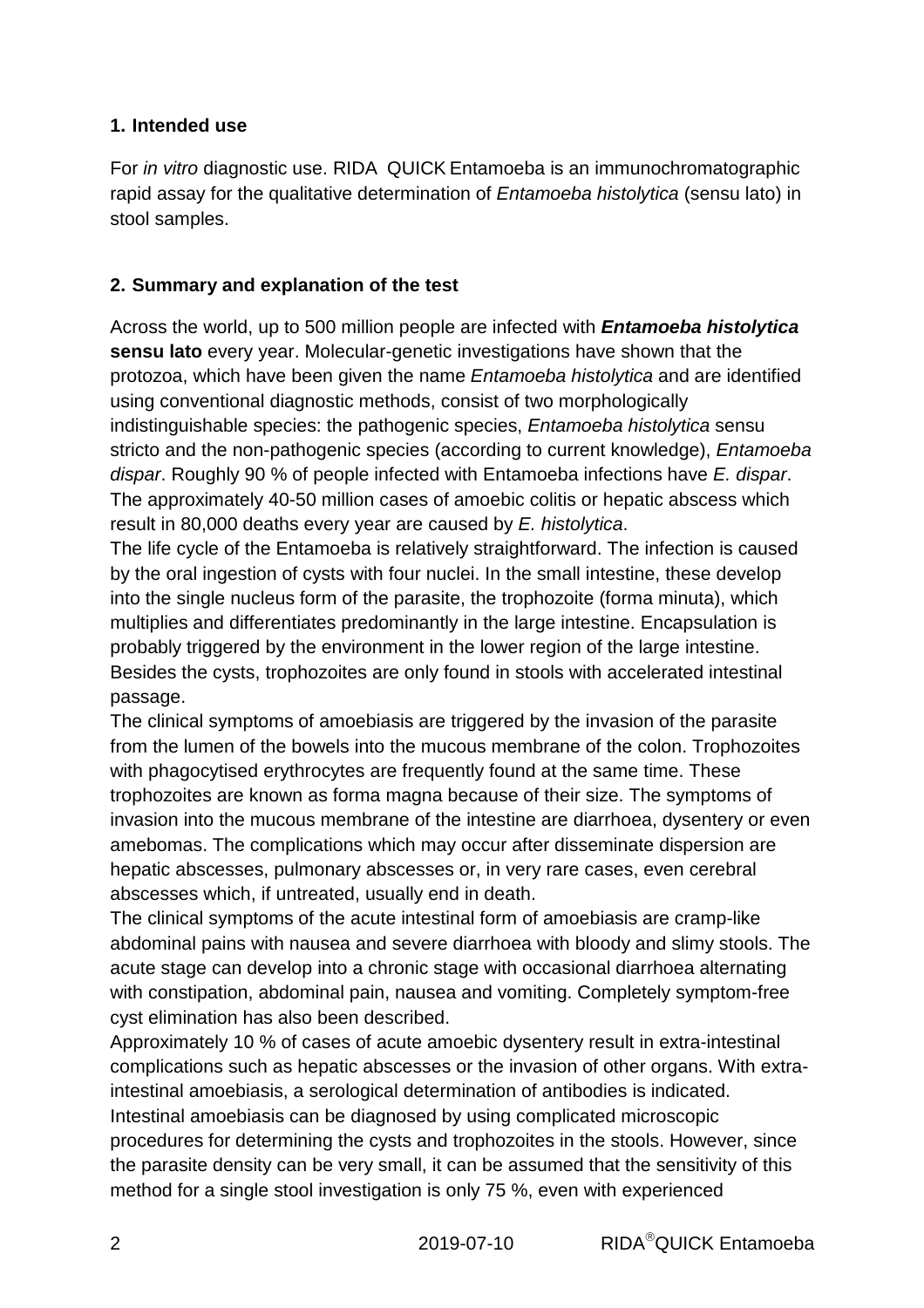personnel. The method also involves the risk of confusing the Entamoeba with cells of the intestine epithelium, granulocytes, macrophages and fungi. Sensitive immunological test procedures such as this rapid assay with specific antibodies against antigens of Entamoeba have a great advantage. The diagnostic method is not dependent on subjective evaluation and is more sensitive since components which can no longer be identified by their morphology are also used in the determination. Only the invasive form of Entamoeba causes the formation of antibodies. Since antibody titers can usually be detected with the onset of the clinical symptoms, a specific antibody determination can be used to identify E. histolytica. This also offers the possibility of differentiating between the size of the titers of intestinal and extra-intestinal amoebiasis, which is crucial for deciding on the choice of therapy.

#### **3. Test principle**

This rapid assay is a single-step, immunochromatographic lateral-flow test where antibodies which are specifically directed against Entamoeba are attached to red latex particles. Other specific antibodies against the pathogen are firmly bound to the membrane. The stool sample is first suspended in the extraction buffer and then precipitated. An aliquot portion of the clear supernatant of the sample is placed on the test field. The sample with the coloured latex particles, to which the antigen is attached if present if the test is positive, then passes through the membrane and is bonded to the specific catch band.

#### **4. Reagents provided**

| Cassette      | 20 det.   | 20 individually packed test cassettes                            |
|---------------|-----------|------------------------------------------------------------------|
| <b>Buffer</b> | $26$ ml   | Extraction buffer, ready for use; contains 0.1 % sodium<br>azide |
| Pipet         | 25 pieces | Bag containing 25 disposable pipet                               |

There are enough reagents in the pack for 20 determinations.

Dangerous substances are indicated according to labelling obligations. For more details, refer to the Safety Data Sheets (SDS www.r-biopharm.com).

#### **5. Storage instructions**

The pack can be stored at 2 - 30 °C and can be used until the printed expiry date. After the expiry date, the quality guarantee is no longer valid. Likewise, the usability of the cassettes cannot be guaranteed once the external packaging of the individual cassette has been damaged.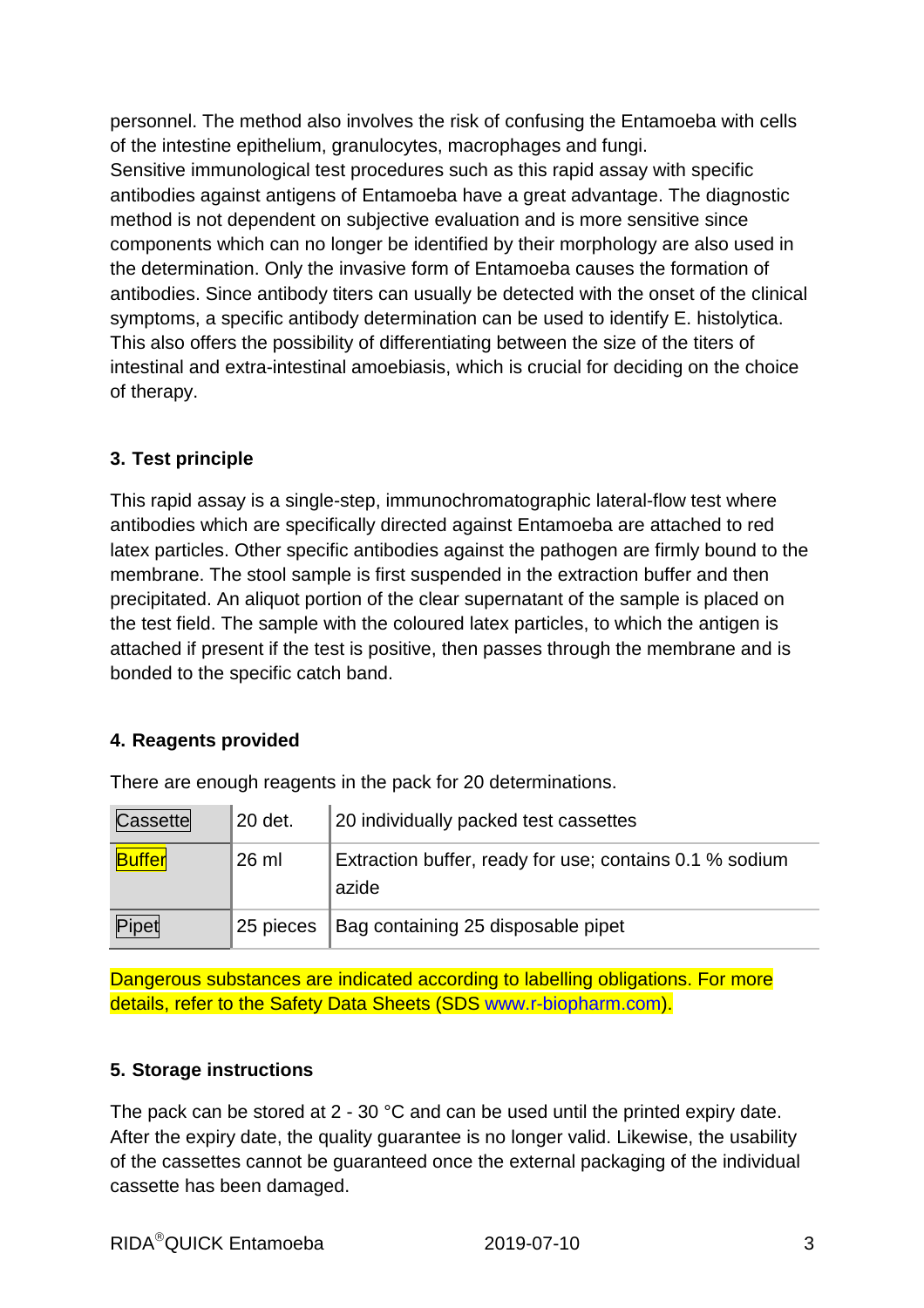#### **6. Reagents required but not provided**

#### **6.1 Necessary reagents**

No additional reagents are needed to perform this test.

#### **6.2 Necessary laboratory equipment**

The following equipment is needed to perform this test:

| <b>Equipment</b>                                              |
|---------------------------------------------------------------|
| Test tubes for stool suspension                               |
| Vortex mixer (optional)                                       |
| Micropipet (200 $\mu$ I - 1000 $\mu$ I)                       |
| Waste container containing 0.5 % sodium hypochlorite solution |

#### **7. Warnings and precautions for the users**

For in vitro diagnostic use only.

This test must be carried out only by trained laboratory personnel. The guidelines for working in medical laboratories must be followed. Always adhere strictly to the user instructions for carrying out this test. Do not pipette samples or reagents by mouth. Avoid contact with broken skin and mucous membranes. Wear personal protective equipment (suitable gloves, apron, protective glasses) when handling reagents and samples and wash hands after completing the test. Do not smoke, eat, or drink in areas where samples are being processed.

For more details, refer to the Safety Data Sheets (SDS) at www.r-biopharm.com.

Ensure the proper and responsible disposal of all reagents and materials after their use. For disposal, please adhere to national regulations.

The reagents contain sodium azide as a preservative. This substance must not be allowed to come into contact with skin or mucous membranes.

All reagents and materials that come into contact with potentially infectious specimens must be treated with suitable disinfectants (e.g., sodium hypochlorite) or autoclaved at 121 °C for at least one hour.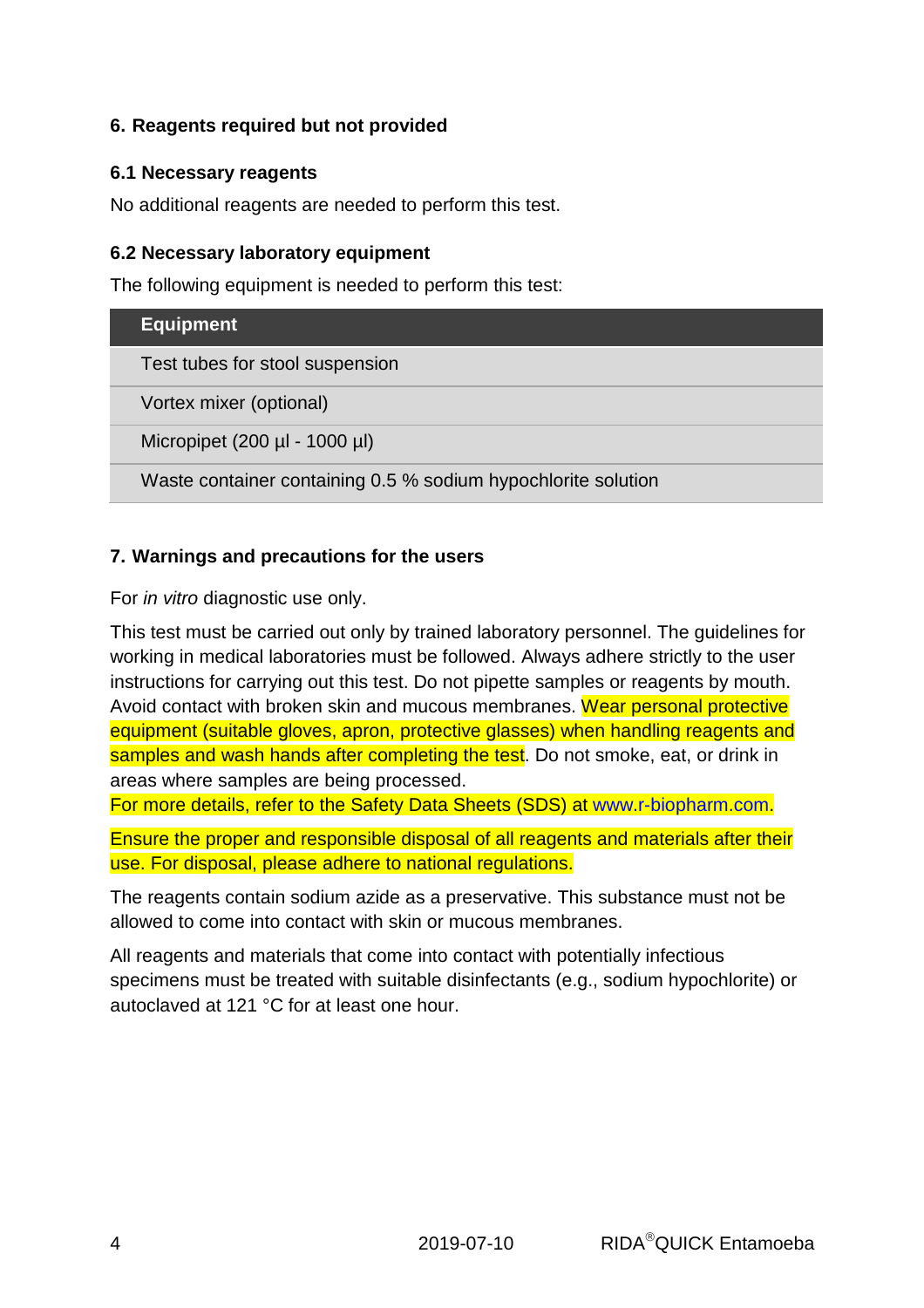#### **8. Collection and storage of specimens**

Stool samples must be collected in clean containers without any additives and stored at 2 - 8 °C before beginning the test. If stored for more than 3 days, the sample must be frozen at - 20 °C ( $\overline{\text{Tab. 1}}$ ). In this case, the sample must be completely thawed out and brought to room temperature before testing begins. Avoid freezing and thawing the sample repeatedly.

**Tab. 1**: Specimen storage

| <b>Undiluted stool specimens</b> |                |  |  |
|----------------------------------|----------------|--|--|
| 2 - 8 °C                         | $\leq$ - 20 °C |  |  |
| $\leq$ 3 days                    | > 3 days       |  |  |

If rectal swabs have to be used, make sure that sufficient stool material (approx. 50 mg) is collected to carry out the test.

#### **9. Test procedure**

#### **9.1 General information**

The samples, extraction buffer and test cassettes must be brought to room temperature (20 - 25 °C) before using. The test cassettes must only be removed from the external packaging shortly before they are used. Once used, the cassettes must not be used again. The test must not be carried out in direct sunlight.

Do not pour reagents back into vials as this may cause reagent contamination.

#### **9.2 Preparing the specimens**

Place 1 ml Extraction Buffer **Buffer** in a labelled test tube. With the **liquid** stool sample, pipet Pipet 100 µl (up to just above the second thickening) of the sample and suspend it in the buffer which was placed in the tube beforehand. With **solid**  stool samples, suspend 50 mg (size of a small pea) in the buffer. The sample must then be well homogenised. This can be achieved either by repeated suction and ejection of the suspension using the disposable pipet Pipet or, alternatively, by mixing on a vortex mixer. Afterwards, allow the homogeneous suspension to settle for at least **3 minutes** until a clear supernatant is formed.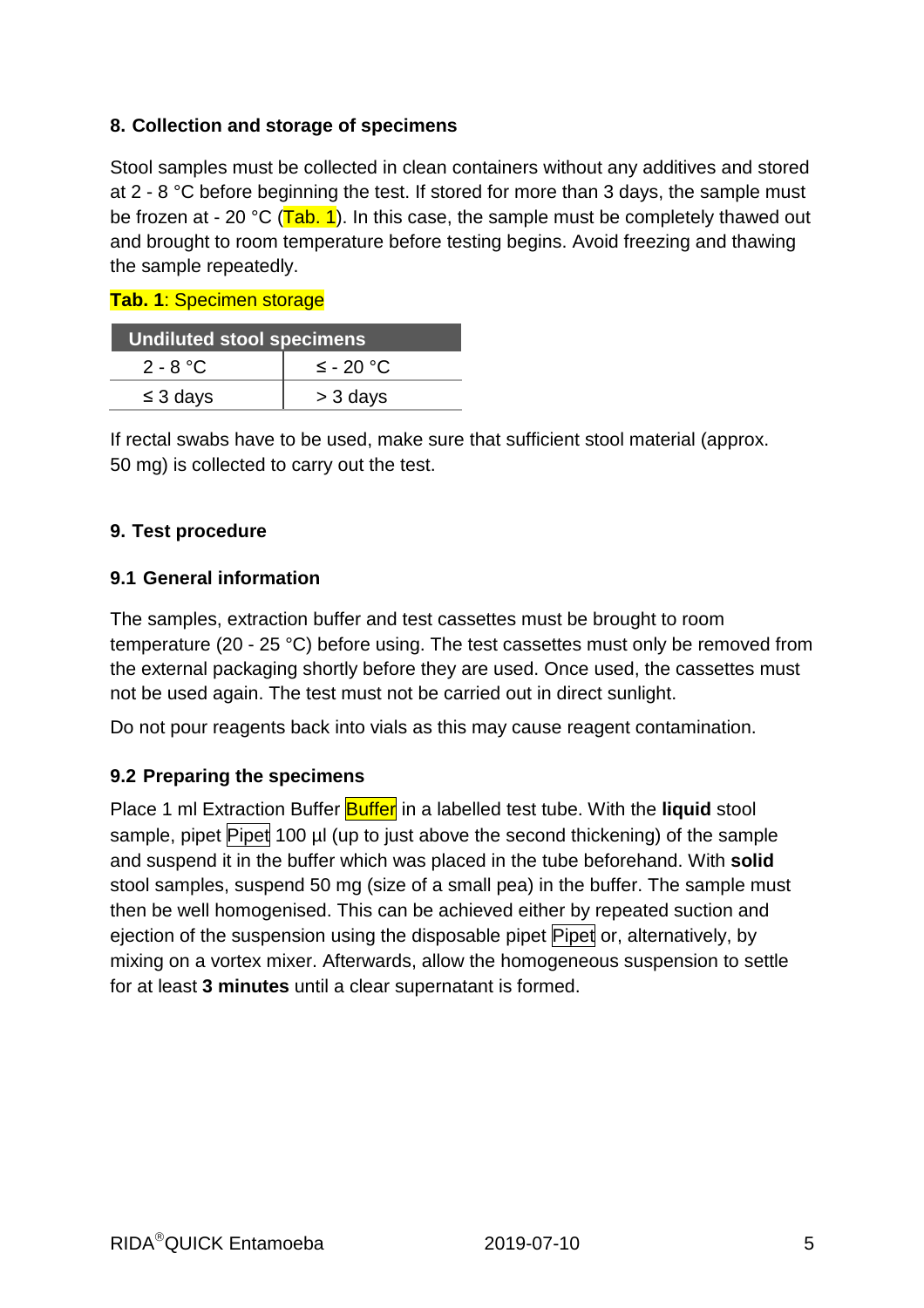#### **9.3 Specimen testing**

When removed from the external packing, first lay the test cassette Cassette on a level mat. After this, pipette 200 µl (micropipet) or 4 drops (disposable pipet) Pipet of the clear supernatant of the stool suspension into the round opening of the test cassette. Make sure that the liquid flows through the membrane unimpeded. Any particles pipetted at the same time can cause an obstruction and must be removed beforehand. The test result can be read off after **5 minutes**.

#### **10. Quality control – indication of instability or deterioration of reagents**

The test must only be evaluated if the test cassette is intact **before** the sample suspension is pipetted in and no colour changes or bands are visible on the membrane. Furthermore, at least the **blue** control band must be visible **after** the test incubation. If this does not appear, the following must be checked before repeating the test:

- Expiry date of the test cassettes and the extraction buffer being used
- Correct test procedure
- Contamination of the extraction buffer

If the control band is still not visible after repeating the test with a new test cassette, please contact the manufacturer or your local R-Biopharm distributor.

#### **11. Evaluation and interpretation**

A maximum of two bands should appear in the following order, as seen from the sample-absorption site: one red test band and one blue control band. **If the blue control band is missing, the test is invalid and cannot be evaluated!**

The following interpretations are possible:

- **Entamoeba positive**: the **red** and **blue** bands are visible.
- **Entamoeba negative:** only the **blue** band is visible.
- **Not valid:** no visible band or a combination other than the one described above or other changes in band colour. Likewise, any changes in band colour which appear after 5 minutes or later are also without any diagnostic value and must not be used for evaluation.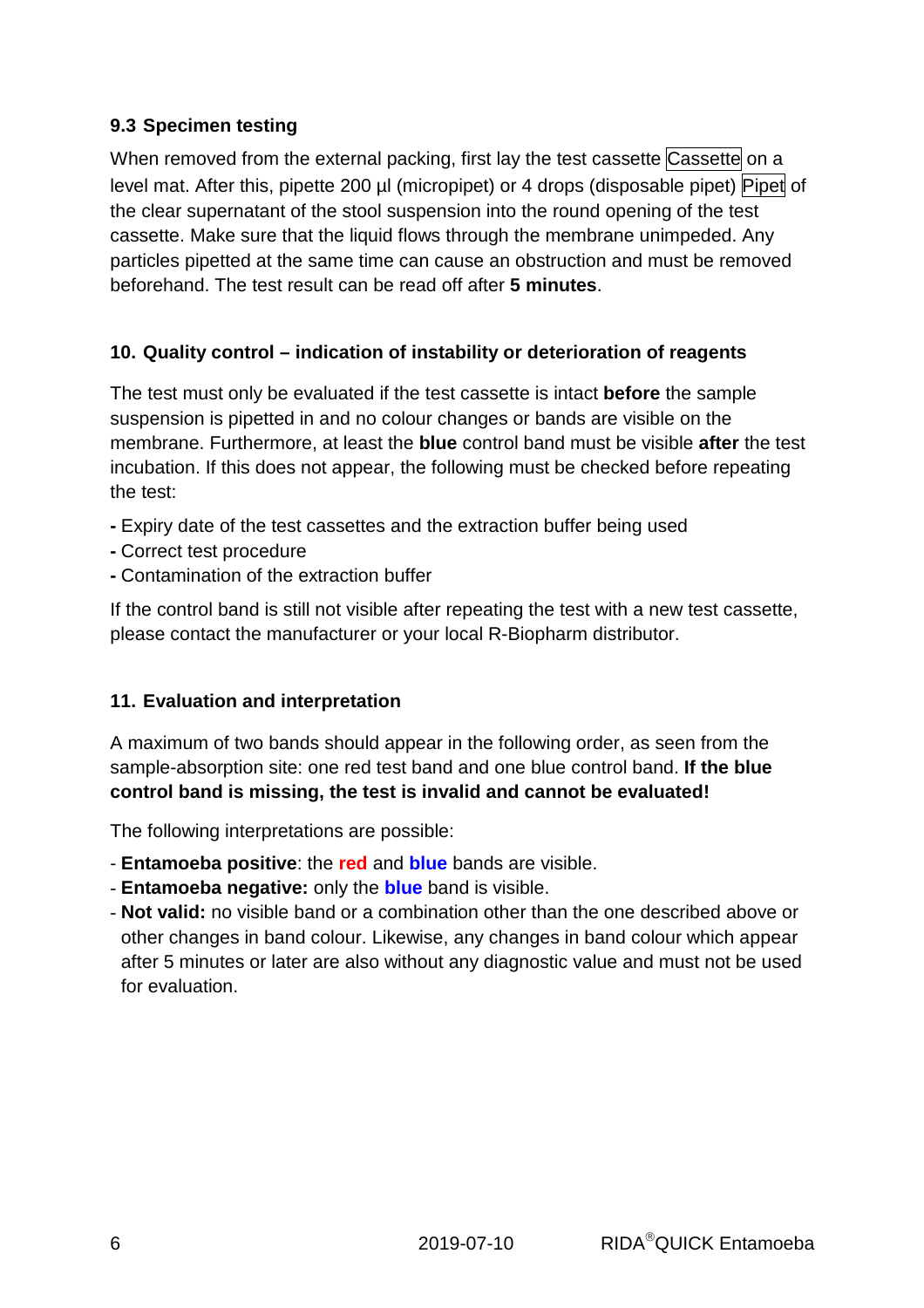## **12. Limitations of the method**

RIDA<sup>®</sup>QUICK Entamoeba detects antigens of *Entamoeba histolytica* sensu lato in stool samples. The test cannot be used to derive a relationship between the intensity of the specific visible band and the occurrence or severity of clinical symptoms. **The results obtained must always be interpreted in combination with the clinical picture.** 

A **positive** result does not rule out the presence of another infectious pathogen.

A **negative** result does not necessarily mean that there is no Entamoeba histolytica infection. This can be due to intermittent excretion of the pathogen or to the quantity of antigens in the sample being too small. If the patient is anaemic or is suspected as being infected by the pathogen being looked for, another stool sample should be tested after four weeks.

An excess of stool sample can cause brownish bands to appear instead of the specifically coloured bands. These brownish bands do not have any diagnostic value. In such cases, it will be necessary repeat the test with a smaller stool quantity or dilute the suspension already prepared further (clear supernatant after sedimentation) in order to clarify whether the pathogen being looked for is in the sample and has been masked by too much stool matrix.

#### **13. Performance characteristics**

#### **13.1 Clinical comparison study**

The sensitivity (**84.8 %)** and specificity (**87.4 %)** of the Entamoeba rapid assay strips agree with the values of the specific Entamoeba test band in the corresponding parasite combi rapid assay (N1722 RIDA®QUICK Cryptosporidium/ Giardia/ Entamoeba and N1723 RIDA®QUICK Cryptosporidium/Giardia/Entamoeba).

#### **13.2 Cross-reactivity**

None of the following specified intestine parasites led to a cross reaction in RIDA®QUICK Entamoeba:

Entamoeba coli, Blastocystis hominis, Chilomastix mesnili, Endolimax nana, Entamoeba nana, Entamoeba hartmannii, Hymenolepsis nana, Isospora belli, Isospora felis, Jodamoeba bütschlii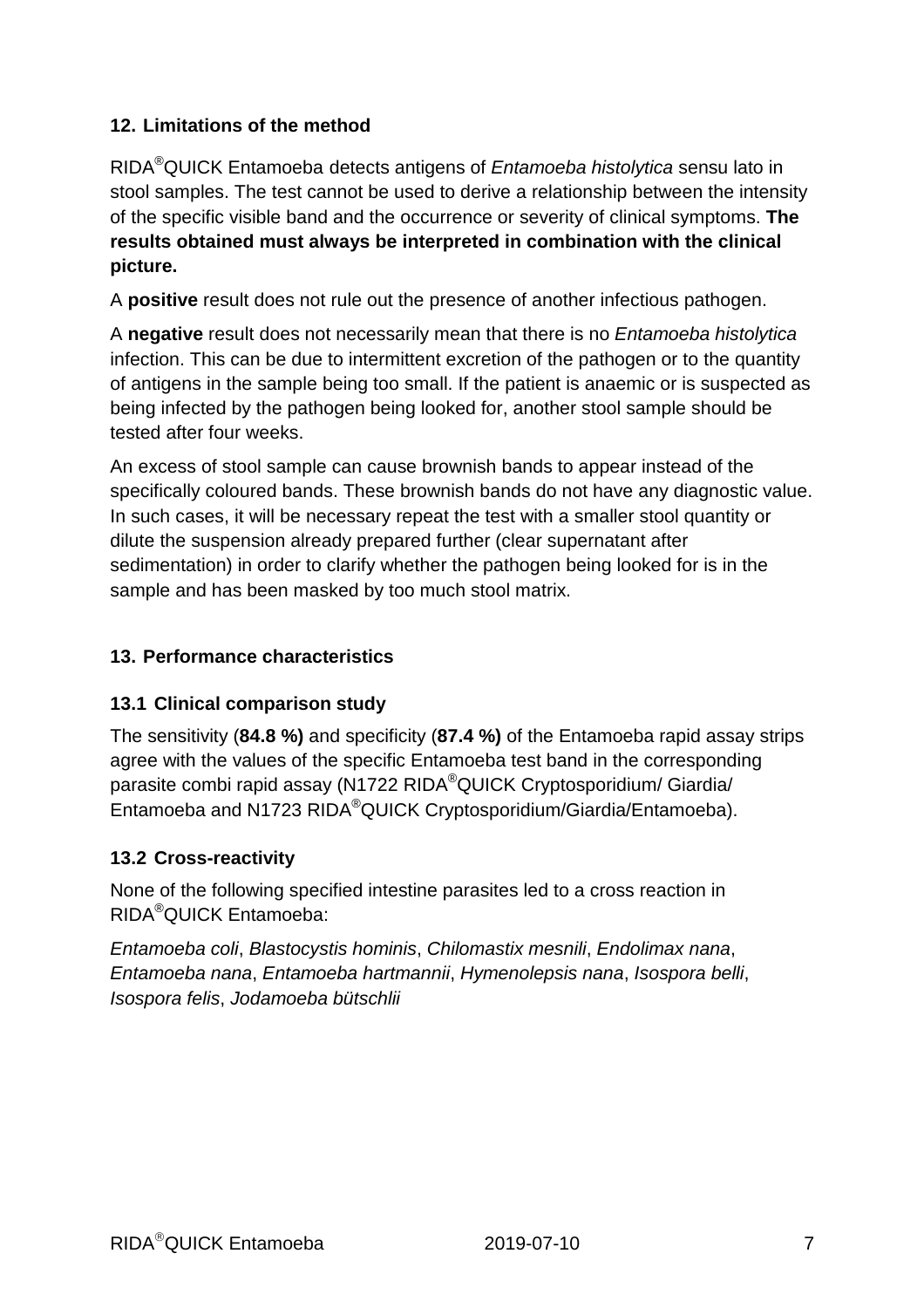# **14. Version history**

| <b>Version number</b> | <b>Chapter and designation</b>                                                                                                                                 |
|-----------------------|----------------------------------------------------------------------------------------------------------------------------------------------------------------|
| 2010-08-10            | Previous version                                                                                                                                               |
| 2019-07-10            | General revision<br>4. Reagents provided<br>7. Warnings and precautions for the users<br>8. Collection and storage of specimens<br>9.2 Preparing the specimens |

# **15. Explanation of symbols**

General symbols

| <b>IVD</b>     | For in vitro diagnostic use  |
|----------------|------------------------------|
| $ \mathbf{i} $ | Consult instructions for use |
| LOT            | Lot number                   |
| ⊠              | <b>Expiry</b>                |
|                | Store at                     |
| <b>REF</b>     | Article number               |
|                |                              |
| Σ,             | Number of tests              |
|                | Date of manufacture          |
|                | Manufacturer                 |

Test-specific symbols

| Cassette      | Test cassette            |
|---------------|--------------------------|
| <b>Buffer</b> | <b>Extraction buffer</b> |
| Pipet         | Disposable pipet         |